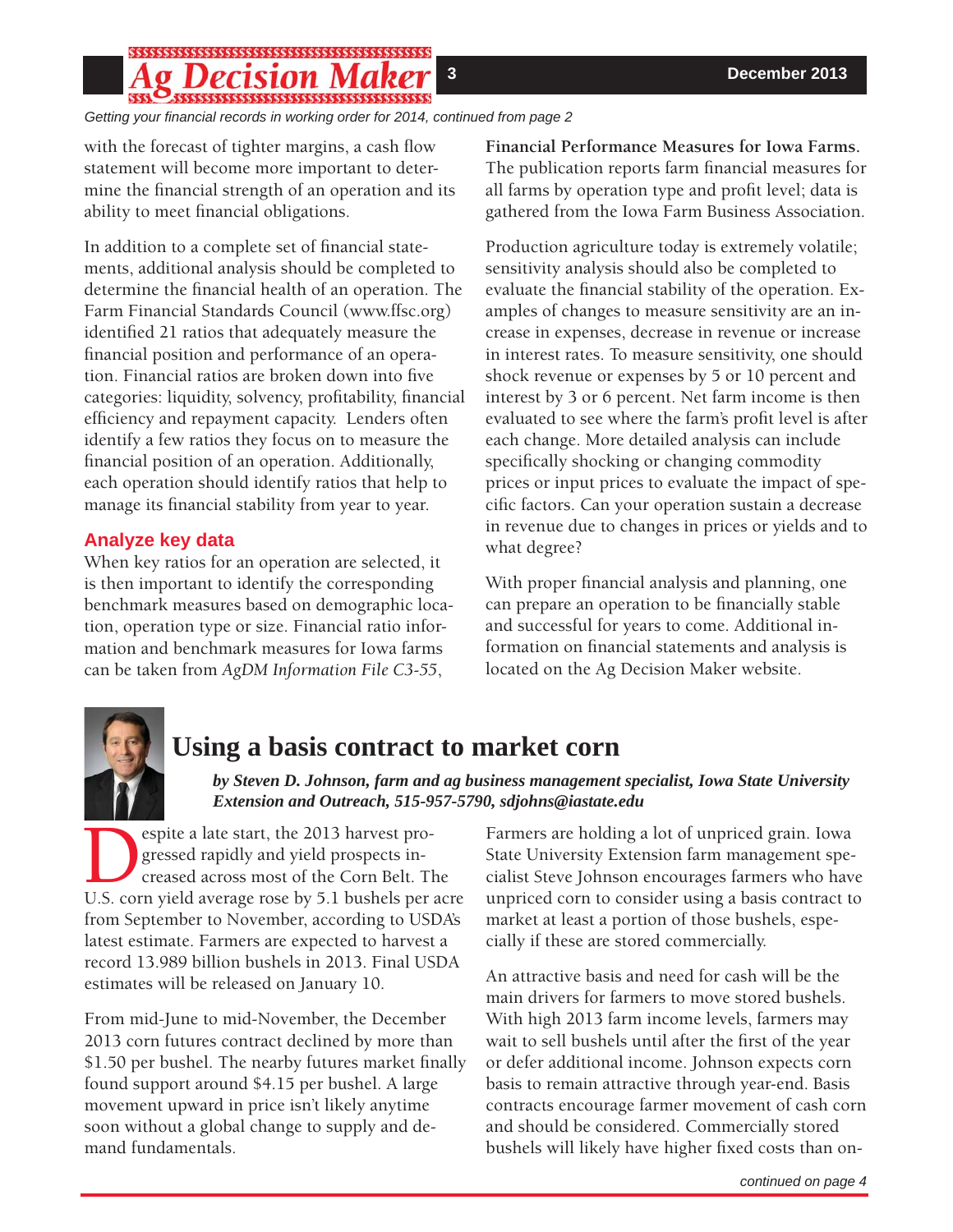#### 5555555555555555555555555555555555 151 A H

*Using a basis contract to market corn, continued from page 3*

farm stored bushels. However, some on-farm bushels may need to be moved by late winter for cash flow purposes or because of corn quality concerns.

Seasonal futures price trends indicate corn futures prices don't typically rally in the fall and winter months. That's because most everything is known about northern hemisphere feed grain crops where nearly 85 percent of the world production takes place. However, most farmers will be reluctant to give up ownership of bushels at sub-\$4.50 per bushel cash corn prices. The memory of \$7 per bushel cash corn just a year ago still lingers.

The chart below compares the cost of storing corn at a commercial elevator to on-farm storage. Accruing costs per bushel are reported every three months or until nine months following harvest. The assumptions: cash corn is valued at \$4.20 per bushel; interest rate of 4.5 percent on borrowed funds; handling charge of 20 cents per bushel paid up-front; on-farm storage at 2 cents per bushel per month; commercial storage at 4 cents per bushel per month.

The chart indicates how much cash corn prices need to improve over three, six and nine months to justify storage. Commercial storage will be higher than on-farm costs. The cash price received for commercially stored bushels will also reflect the basis offered at that facility when sold.

Using these assumptions, storing bushels until April means cash prices need to improve from 44 cents to 56 cents per bushel to break even. Odds are cash prices offered this coming spring may never reach breakeven. Also, higher moisture levels for on-farm stored corn may widen the basis in late winter months as larger volumes of bushels are delivered to avoid moisture discounts.

Most of the cash price movement in late fall and during winter months may come from better basis being offered. This will encourage farmers and elevators to move stored bushels. Iowa will become a net importer of corn from surrounding states during this marketing year, as Iowa will use more corn than it produced in 2013.

Merchandisers tend to offer basis contracts in 5,000-bushel increments to match the futures contract that underlies the transaction. A farmer delivers cash corn; the merchandiser buys or goes "long" futures on behalf of the farmer. The merchandiser will likely charge a small service fee of 1 to 2 cents per bushel subtracted when the basis contract is settled.

Upon delivery of the cash bushels, a farmer can collect 70 to 80 percent of the corn's value. The merchandiser holds the remaining 20 to 30 percent balance of the cash value to make potential margin calls should futures prices decline. Any excess

> funds minus the 1 to 2 cent service fee are returned to the farmer upon settling the basis contract.

The farmer needs to convey to the merchandiser a date and price at which he or she wishes to have this "long" futures position lifted. Consider being "long" the May 2014 or July 2014 corn futures contracts when using a basis contract to increase the chance of benefitting from a spring rally. This is the typical timeframe when corn futures prices rally each year.